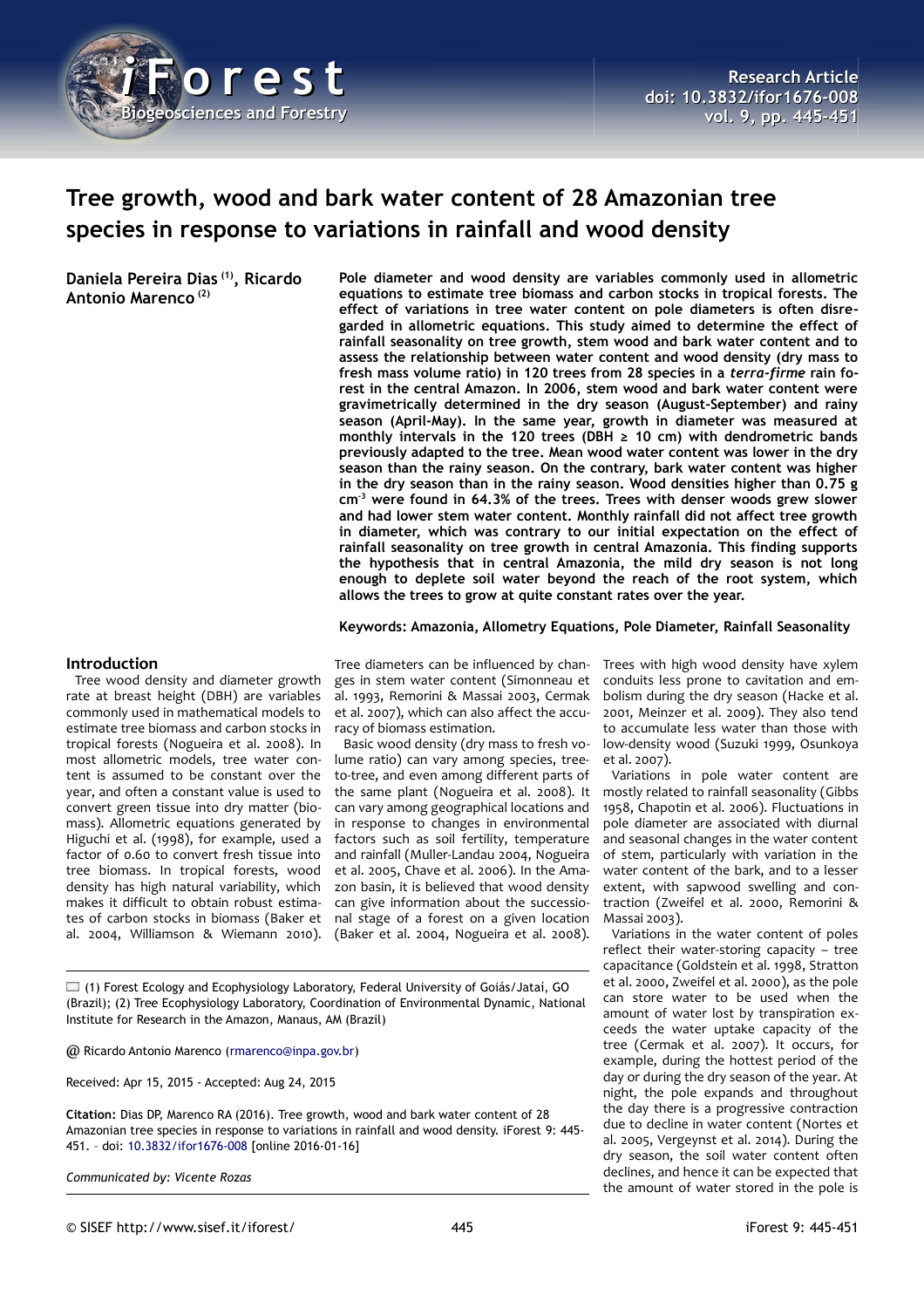also reduced in this season (less water to keep the stomata open for most of the day). Not unsurprisingly, it has been found that in some parts of the Amazon, trees grow slower in the dry season (Phillips et al. 2002, Wagner et al. 2014).

In this study we hypothesized that trees grow faster in the wet season and that bark and wood hold less water in the dry season. The aims of this study were: (1) to determine the effect of monthly rainfall on tree growth in diameter and water content of the bark and stem wood; and (2) to assess the relationship between water content and wood density in tree species of a pristine *terra-firme* rain forest in central Amazonia.

### **Materials and methods**

#### *Study site, plant material and climate parameters*

Data were collected in 2006 at the Tropical Forest Experimental Station (ZF2 reserve -  $60^{\circ}$   $08'$  W,  $2^{\circ}$  36' S) National Institute for Research in the Amazon, State of Amazonas, Brazil. The vegetation is a dense *terra-firme* forest and the soil is an oxisol with low fertility, clay texture and pH of 4.2 to 4.5 (Marenco & Vieira 2005). The regional climate is tropical humid, with an annual rainfall of 2420 mm (Malhi & Wright 2004). A total of 120 trees from 28 species (3 to 12 trees per species) with DBH of 10 cm or greater were used in the study [\(Tab.](#page-1-0) [1\)](#page-1-0).

Climate data were collected using a weather station Li-1401 (Li-Cor, Lincoln, NE, USA) placed at the top of a 40-m tall observatory tower located near the study site (60° 06' 53" W, 02° 35' 21" S). Air temperature, relative humidity (Humitter 50y, Vaisala Ov, Finlandia) and photosynthetically active radiation (PAR, LI-190SA, Li-Cor, Lincoln, NE, USA) sensors were connected to a datalogger (LI-1400, Li-Cor, Lincoln, NE, USA). Air temperature and relative humidity data were collected at 30-minute intervals and PAR data at intervals of 15 minutes. Rainfall data were collected at 14-day intervals using a conventional pluviometer positioned at the top of the observatory tower. The daily cumulative irradiance (mol  $m<sup>2</sup>$  day) was calculated by integrating the instantaneous PAR values over the whole day period. The monthly average of cumulative irradiance was obtained from the daily data.

#### *Wood and bark water content and wood density*

In the rainy season (April-May) and dry season (August-September) of 2006, core samples of bark and wood (3 to 5 cm inlength and 5.15 mm in diameter) were collected from the tree poles at 1.3 m from the ground surface (*i.e.*, diameter at breast height – DBH) with an increment borer (Haglöf, Sweden) to determine water content. Stem wood and bark samples were placed into test tubes, and transported to the laboratory for determination of bark

and wood fresh mass and fresh wood volume. Wood samples were placed in a forced-air oven and dried at 102 °C until constant mass (about 72 h), and subsequently the dry mass was determined.

Water content  $(W<sub>c</sub>)$  was obtained as the difference between fresh mass (FM) and dry mass (DM) divided by the fresh mass (Osunkoya et al. 2007):  $W_c$  (%) = 100×[(FM -DM)/FM]. Stem wood samples were collected from each tree in March and April of 2006 and again in April 2007 to determine wood density (dry mass to fresh wood volume ratio). An increment borer (5.15-mm inside tip diameter) was used to obtain the samples, as previously described. These three samples allowed to obtain a representative mean value from each tree. To avoid the potential risk of compressing the bark or wood during the core extraction and to obtain a smooth and uniform core sample, we used an increment borer with a carefully sharpened tip. Volume of the fresh wood sample was determined from the length of the sample and the inside tip diameter of the increment borer. The total length of the wood core was measured with digital calipers.

#### *Tree growth in diameter*

In all 120 sampled trees, tree diameter was measured at monthly intervals from January to December 2006, using dendrometric bands, which had been previously installed, four months before the beginning of this study. To determine the rela-

<span id="page-1-0"></span>**Tab. 1** - Mean ± standard deviation of tree growth in diameter (TGD) and wood density (WD, dry mass to fresh mass volume ratio), and the range of diameter of the sampled trees at 1.3 m height (DBH, cm) of the 28 species used in the study. Species and their labels, the botanical family and number of sampled trees per species (N) are also shown.

| <b>Species</b>                                            | Label      | <b>Family</b>      | N  | <b>TGD</b>                  | <b>WD</b>       | <b>DBH</b>    |
|-----------------------------------------------------------|------------|--------------------|----|-----------------------------|-----------------|---------------|
|                                                           |            |                    |    | $(mm$ month <sup>-1</sup> ) | $(g cm^{-3})$   | (cm)          |
| Byrsonima duckeana W.R.Anderson                           | Bdu        | Malpighiaceae      | 4  | $0.22 \pm 0.07$             | $0.62 \pm 0.02$ | $22.5 - 45.7$ |
| Erisma bicolor Ducke                                      | Ebi        | Vochysiaceae       | 3  | $0.12 \pm 0.05$             | $0.56 \pm 0.02$ | $12.7 - 19.0$ |
| Eschweilera bracteosa (Poepp. ex O.Berg)                  | Ebr        | Lecythidaceae      | 12 | $0.13 \pm 0.10$             | $0.83 \pm 0.01$ | $12.0 - 26.0$ |
| Eschweilera collina Eyma                                  | Eco        | Lecythidaceae      | 7  | $0.15 \pm 0.09$             | $0.79 \pm 0.01$ | $11.1 - 27.0$ |
| Eschweilera grandiflora (Aubl.) Sandwith                  | Egr        | Lecythidaceae      | 3  | $0.13 \pm 0.06$             | $0.82 \pm 0.03$ | $19.1 - 46.1$ |
| Eschweilera pedicellata (Rich.) S.A.Mori                  | Epe        | Lecythidaceae      | 5  | $0.08 \pm 0.07$             | $0.81 \pm 0.02$ | $12.0 - 48.3$ |
| Eschweilera sp.                                           | Esp        | Lecythidaceae      | 4  | $0.09 \pm 0.08$             | $0.82 \pm 0.02$ | $13.1 - 27.0$ |
| Geissospermum argenteum Woodson                           | Gar        | Apocynaceae        | 4  | $0.10 \pm 0.07$             | $0.85 \pm 0.01$ | $12.0 - 35.9$ |
| Gustavia augusta L.                                       | Gau        | Lecythidaceae      | 3  | $0.07 \pm 0.08$             | $0.77 \pm 0.02$ | $15.1 - 20.6$ |
| Inga laurina (Sw.) Willd.                                 | Ila        | Fabaceae           | 4  | $0.47 \pm 0.16$             | $0.76 \pm 0.03$ | $14.1 - 22.5$ |
| Lacistema aggregatum (P.J.Bergius) Rusby                  | Lag        | Lacistemataceae    | 3  | $0.17 \pm 0.06$             | $0.60 \pm 0.02$ | $12.5 - 19.0$ |
| Licania canescens Benoist                                 | Lca        | Chrysobalanaceae   | 3  | $0.20 \pm 0.07$             | $0.87 \pm 0.03$ | $28.0 - 37.0$ |
| Licania micrantha Mig.                                    | Lmi        | Chrysobalanaceae   | 5  | $0.13 \pm 0.07$             | $0.87 \pm 0.01$ | $14.0 - 34.1$ |
| Mezilaurus itauba (Meisn.) Taub. ex Mez                   | Mit        | Lauraceae          | 5  | $0.07 \pm 0.05$             | $0.76 \pm 0.02$ | $10.1 - 21.3$ |
| Micrandropsis scleroxylon (W.A. Rodrigues) W.A. Rodrigues | <b>Msc</b> | Euphorbiaceae      | 3  | $0.10 \pm 0.07$             | $0.89 \pm 0.01$ | $28.9 - 40.3$ |
| Micropholis guyanensis (A.DC.) Pierre                     | Mgy        | Sapotaceae         | 4  | $0.16 \pm 0.10$             | $0.71 \pm 0.01$ | $17.6 - 40.4$ |
| Minguartia guianensis Aubl.                               | Mgu        | Olacaceae          | 3  | $0.11 \pm 0.07$             | $0.81 \pm 0.03$ | $16.1 - 49.8$ |
| Pourouma tomentosa subsp. apiculada (Spruce ex Benoist)   | Pto        | Urticaceae         | 4  | $0.27 \pm 0.09$             | $0.42 \pm 0.02$ | $16.0 - 34.0$ |
| C.C.Berg & Heusden                                        |            |                    |    |                             |                 |               |
| Pouteria cladantha Sandwith                               | Pcl        | Sapotaceae         | 3  | $0.11 \pm 0.04$             | $0.78 \pm 0.13$ | $10.1 - 20.0$ |
| Pouteria guianensis Aubl.                                 | Pgu        | Sapotaceae         | 3  | $0.10 \pm 0.05$             | $0.89 \pm 0.02$ | $22.0 - 64.8$ |
| Pouteria macrophylla (Lam.) Eyma                          | Pma        | Sapotaceae         | 4  | $0.17 \pm 0.06$             | $0.91 \pm 0.02$ | $14.2 - 44.0$ |
| Pouteria sp.                                              | Psp        | Sapotaceae         | 3  | $0.13 \pm 0.05$             | $0.79 \pm 0.03$ | $13.0 - 19.8$ |
| Protium apiculatum Swart                                  | Pap        | <b>Burseraceae</b> | 8  | $0.11 \pm 0.04$             | $0.63 \pm 0.01$ | $10.0 - 30.0$ |
| Protium hebetatum D.C. Daly                               | Phe        | <b>Burseraceae</b> | 3  | $0.10 \pm 0.09$             | $0.58 \pm 0.02$ | $11.7 - 13.8$ |
| Scleronema micranthum (Ducke) Ducke                       | Smi        | Malvaceae          | 4  | $0.47 \pm 0.22$             | $0.65 \pm 0.02$ | $21.9 - 46.9$ |
| Swartzia tomentifera (Ducke) Ducke                        | Sto        | Fabaceae           | 4  | $0.13 \pm 0.04$             | $0.81 \pm 0.02$ | $11.0 - 34.1$ |
| Tachigali venusta Dwyer                                   | Tve        | Fabaceae           | 4  | $0.45 \pm 0.12$             | $0.56 \pm 0.02$ | $10.1 - 21.3$ |
| Theobroma sylvestre Aubl. ex Mart. in Buchner             | Tsy        | Malvaceae          | 5  | $0.07 \pm 0.04$             | $0.71 \pm 0.02$ | $11.0 - 15.0$ |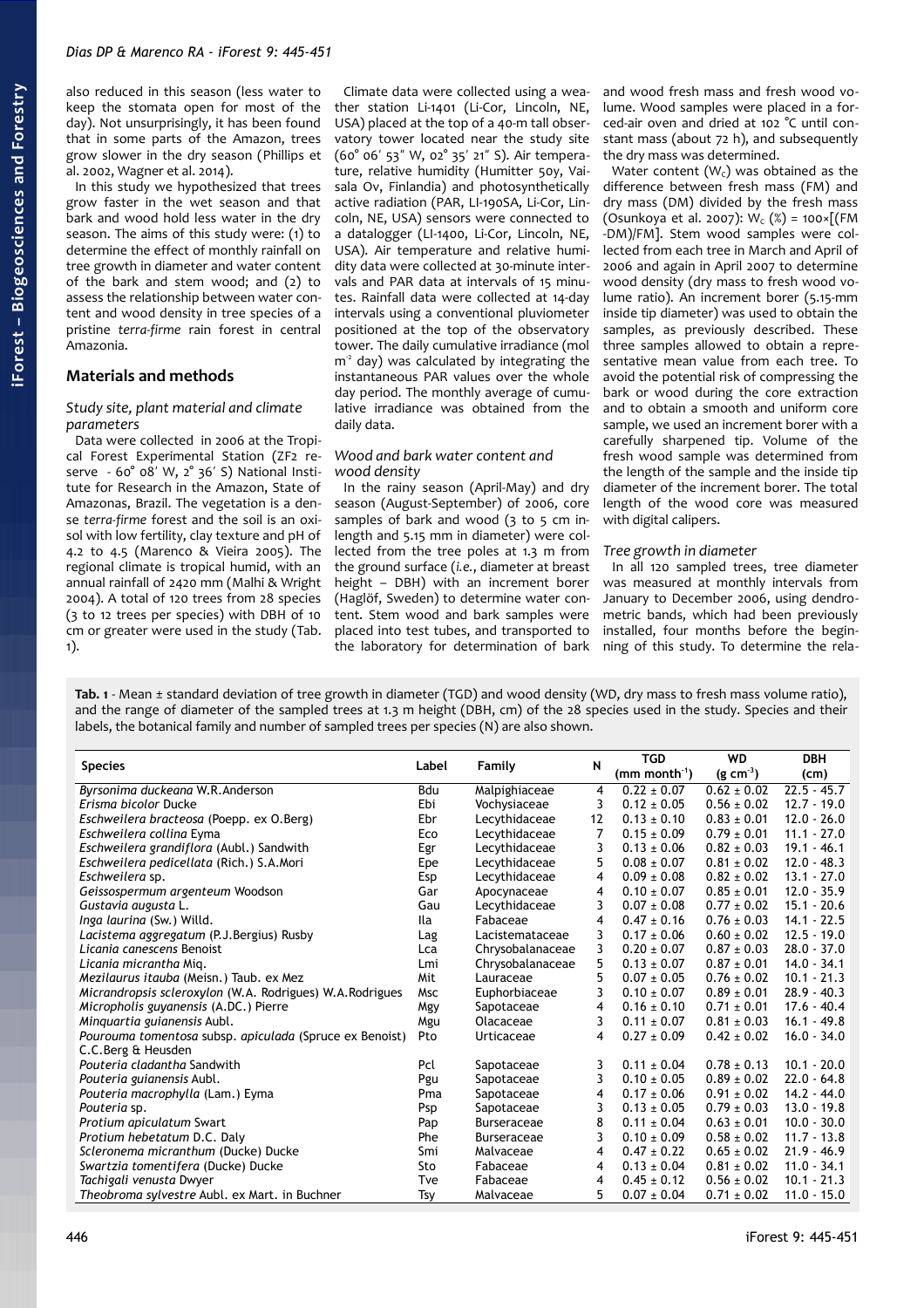#### *Seasonal variation of wood and bark water content in 28 Amazonian species*

<span id="page-2-0"></span>**Fig. 1** - Water content of wood and bark during the rainy season (black bars) and the dry season (white bars) of 2006. Each bar denotes the mean of several trees within a species. Error bars represents the standard error of the mean. Labels and the number of trees per species are given in [Tab. 1.](#page-1-0) Upper panel - rainy season: *F* = 2.9, *p* = 0.000; dry season: *F* = 5.3, *p* = 0.000. Lower panel rainy season: *F* = 2.0, *p* = 0.007; dry season: *F* = 4.1, *p* = 0.000.



tionship between monthly rainfall (total amount of rainfall over a month) and tree growth, for each month, growth data were pooled across species to obtain the mean monthly growth rate of the trees.

### *Statistical analysis*

An analysis of variance (ANOVA) under the assumption of a completely randomized design was used for data analysis. Pearson's coefficients were calculated for the relationship between monthly rainfall and tree growth, water content and tree diameter, and between tree growth and stem water content and wood density. All statistical analyses were performed with the SAEG 9.0 statistical package from the Federal University of Viçosa (Brazil).

## **Results and discussion**

## *Climate data*

In 2006, total annual rainfall was 2448 mm, which was quite close to the historical mean (2420 mm) for central Amazonia (Malhi & Wright 2004). Rainfall was less than 100 mm month<sup> $1$ </sup> in the drought season, from August to October. February, April, May and November were the rainiest months (250 to 300 mm month $1$ ). The average temperature was 25.1°C, with an average annual minimum of 22.6 °C and a mean maximum of 28.1 °C. In the driest months, the minimum and maximum temperatures were 23.3 and 30.0 °C, respectively. As expected, the monthly mean cumulative PAR was higher in the driest months, when it was above 30 mol  $m<sup>2</sup>$ day<sup>-1</sup>.

## *Wood and bark water content*

In most of the tree species (26 out of 28), trees had stem wood water content higher in the rainy season than in the dry season, but several species showed an opposite pattern for the water content of the bark [\(Fig. 1\)](#page-2-0). On average, wood water content was 38.3% in the rainy season and 34.2% in the dry season (*p* = 0.000, *F* = 20.4 – [Fig.](#page-2-1) [2a](#page-2-1)).

During the rainy season, wood water con-

tent of the 28 tree species ranged from 25.5% (*M. scleroxylon*) to 51.4% (*P. tomentosa*), while bark water content varied from 31.9% (*L. micrantha*) to 66.4% (*L. aggregatum* – [Fig. 1\)](#page-2-0). In the dry season, the lowest wood water content was observed in *M. scleroxylon* (26.3%), and the highest in *L. aggregatum* (45.4%). On the other hand,



<span id="page-2-1"></span>**Fig. 2** - Box plot of the water content of wood (A) and bark (B) across the 28 tree species (120 trees) used in the study, in the dry (August-September ) and rainy season (April-May) of 2006. For panel A: *F* = 20.4, *p* = 0.000. For panel B: *F*= 5.7, *p* = 0.017.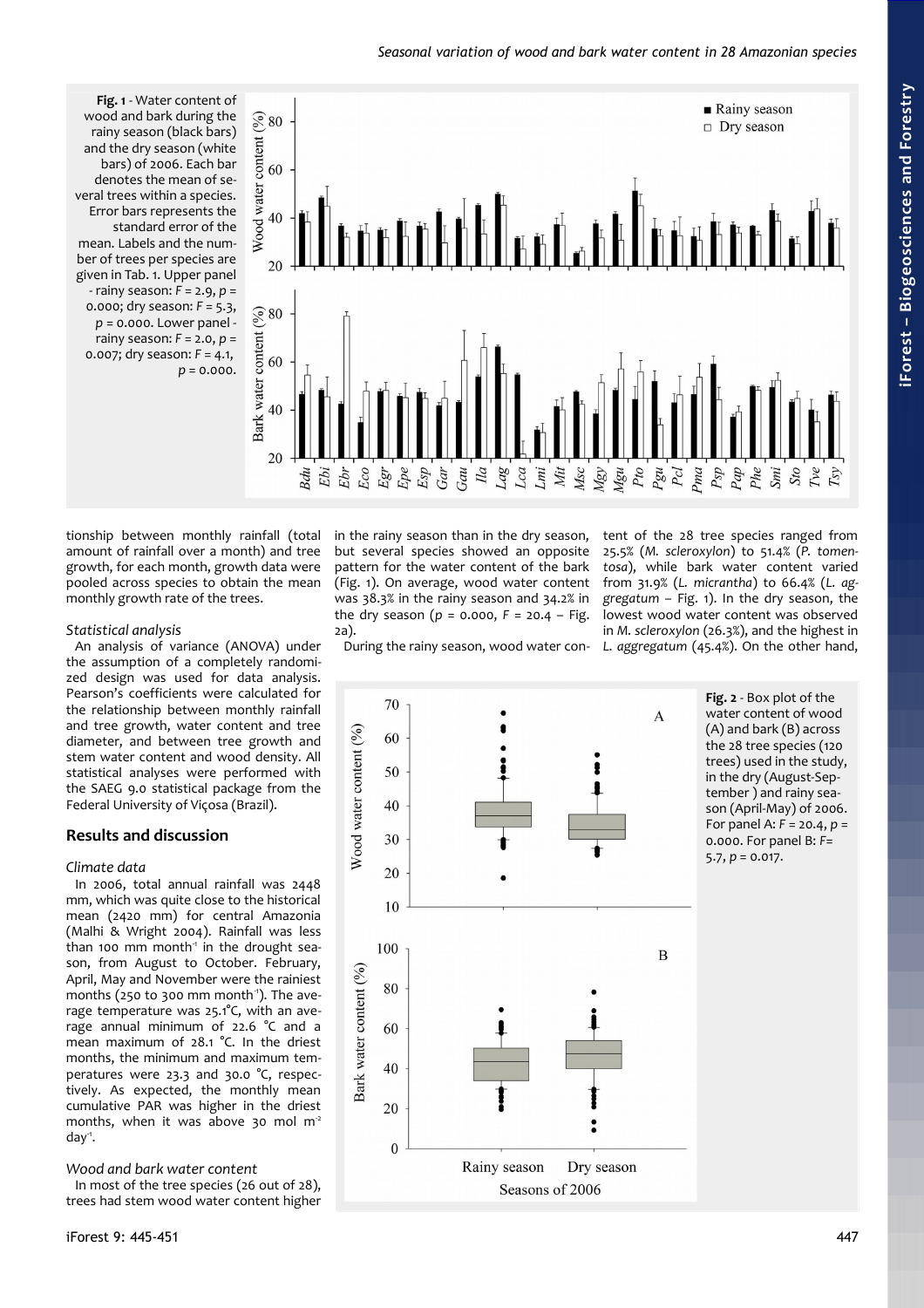<span id="page-3-0"></span>**Fig. 3** - Relationship between tree growth and monthly rainfall across the 28 studied species. The black diamond indicates a negative value (see text for discussion). Mean tree growth in diameter was 0.17 mm month<sup>1</sup>. Each data point represents the mean growth rate of the 120 sampled trees in a given month of 2006.



mean bark water content was higher in the dry season (46.1%) than in the wet one (42.7%, *p* = 0.017, *F* = 5.7 – [Fig. 2b](#page-2-1)). Trees from several species (*e.g.*, *E. bracteosa, I. laurina* and *G. augusta*) had higher bark water content in the dry season than in the rainy season.

The stem wood water contents recorded in this study are within the range found by other researchers (Suzuki 1999, Osunkoya et al. 2007). Osunkoya et al. (2007) found wood water contents varying from 30% (*Shorea parviflora*) to 50% (*Dillenia excelsa, Goniothalamus tapis* and *Glochidion rubrum*). In Borneo, in a study involving 286

<span id="page-3-1"></span>**Fig. 4** - Relationship between water content of wood (solid circles) and bark (empty squares) and tree diameter measured at 1.3 m (DBH), in the rainy season (A) and dry season (B) of 2006. Each data point represents one tree. For panel A: *F* = 0.00 (bark) and *F* = 0.23 for wood; *p* = 0.479 (bark) and *p* = 0.315 for wood. For panel B: *F* = 1.48 (bark) and *F* = 0.00 for wood; *p* = 0.112 (bark) and *p* = 0.483 for wood.

species, Suzuki (1999) found wood water contents ranging from 26 to 76%. In Amazonian trees, Nogueira et al. (2008) reported wood water content in the range of 22 to 67% (mean of 33.9%), with moisture increasing toward the tip of the tree. Variations in water content of wood and bark have been attributed to environmental and phylogenetic factors, with higher water contents often associated with thicker barks (Rossel et al. 2014). In temperate and tropical forests, tree water content of poles and branches can vary seasonally (Gibbs 1958, Chapotin et al. 2006). In the dry season, and during the driest and warmest



periods of the day, transpiration increases (De Schepper et al. 2012, Marenco et al. 2014), which may explain the lower water content of the stem wood in the dry season [\(Fig. 2\)](#page-2-1). This is because the pole shrinks as the water stored in the whole tree, particularly in the pole and branches, is used for transpiration. For example, under the severe stressful conditions of tropical dry forests, the stem diameter of baobab trees (*Adansonia* spp.) can reversibly contract up to 3 cm by the end of the dry season (Chapotin et al. 2006). At night and during the rainy season, the stem rehydrates and the cycle starts over again, which leads to diurnal and seasonal fluctuations in pole diameter (Gibbs 1958, Chapotin et al. 2006, Vergeynst et al. 2014).

Contrary to our initial expectations, the bark water content of most trees was either equal or higher in the dry season than in the rainy season [\(Fig. 1\)](#page-2-0). One explanation can be related to leaf phenology of trees in central Amazonia, since production of leaves and bark water content seem to be interrelated (Clark & Gibbs 1957, Rossel et al. 2014). In central Amazonia the production of litter tends to increase in the dry season (Luizão & Schubart 1987), which suggests that the production of new leaves can follow a similar pattern (Doughty & Goulden 2008). It has been postulated that stem rehydration is associated with flushing or flowering in tropical dry forests (Borchert 1994). The bark often has higher water content than the wood as a result of accumulation of osmotically active products (De Schepper et al. 2010). Our results are in agreement with those reported by Gibbs (1958), who found that the water content of the bark can increase when the water content of the wood declines.

On a mass basis, the wood has less water content than the bark because of its main cellular components. Although the sapwood contains parenchyma tissue which can easily expand, the xylem conduits are less prone to contraction and expansion. Indeed, the mature xylem can contract and expand involving elastic deformation (reversible change in shape), but with little exchange of water with the adjacent tissue (Irvine & Grace 1997). On the other hand, the living components of the bark (phellogen, vascular cambium, phelloderm) may dilate in response to hydration due to the presence of osmotically-active compounds, such as sugars and amino acids. Thus, it seems plausible to conclude that most of the pole contraction occurs in the bark and associated living tissues, such as the sapwood parenchyma (Molz & Klepper 1973, Zweifel et al. 2000, De Schepper et al. 2012). Therefore, in this work, the rainfall effect on the stem water content could be attributed to a high transpiration rate of the forest canopy in the dry season.

Across species there was no correlation between tree growth in diameter and monthly rainfall throughout the year (*p* = 0.400, *r* = 0.05, *F* = 0.066 – [Fig. 3\)](#page-3-0). This fin-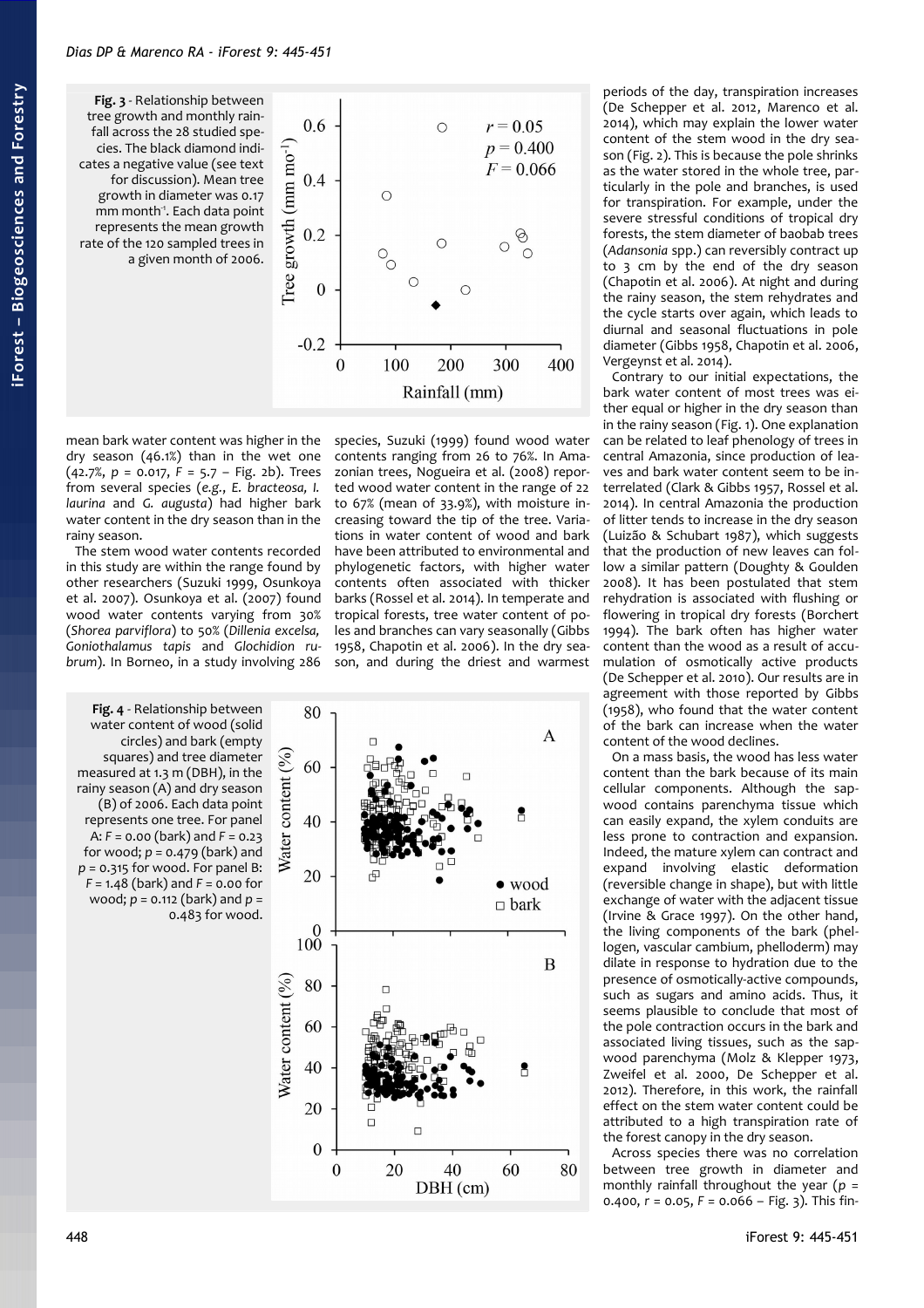ding contradicts our initial expectation on the effect of rainfall on tree growth in central Amazonia. Thus, our results support the hypothesis that in central Amazonia, the typical mild dry season is not too intense to cause detectable reduction in tree growth.

Tree growth was faster in some species (*e.g.*, *I. laurina, S. micranthum*, and *T. venusta*) than in others (*e.g.*, *G. augusta, M. itauba,* and *T. sylvestre –* [Tab. 1\)](#page-1-0). This was expected, taken into account the wide biodiversity found in the Amazon. On average, growth rate was 0.17 mm month<sup>1</sup>. This value is lower than those observed in eastern Amazonia (about 0.30 mm month<sup>1</sup>), but it is within the range of growth rates reported for central Amazonia, from 0.1 to 0.2 mm month<sup>1</sup> (Wagner et al. (2014). Although from a theoretical point of view it is not possible to record negative growth rates in trees, some trees shrank markedly during the dry season. This explains the negative point (diamond) showed in [Fig. 3,](#page-3-0) and the high variation in tree growth when monthly rainfall was below 200 mm, as the root system of trees can differ in their capability to uptake water from the deep layers of the soil during the drought season.

Irrespective of the season, we did not find any significant relationship between tree size, expressed as DBH, and water content [\(Fig. 4\)](#page-3-1). At first glance this finding seems to be unexpected because large trees endure more intense transpiration at the hottest times of the day, as they are more exposed to high irradiance and air turbulence above the forest canopy (*e.g.*, wind and thinner boundary layer that allow transpiration to increase). The absence of an effect of tree size on stem water content suggests that large trees are able to uptake water from the deepest layer of the soil profile (Markewitz et al. 2010), which allows them to keep the stem water content at similar levels as those recorded in smaller trees. However, because of their prominence in the forest canopy, large trees are more prone to diurnal and seasonal variations in diameter (Simonneau et al. 1993, Chapotin et al. 2006), which seems to occur without affecting the pole water content [\(Fig. 4\)](#page-3-1). That is, during the periods of intense transpiration the pole volume is reduced in the same proportion as that of the amount of water stored in the pole, which keeps water content constant.

Water-induced expanding and shrinking of poles pose a major challenge for accurate determination of tree growth in diameter (Baker et al. 2002, Sheil 1997). Substantial reduction in stem water content during the dry season usually leads to stem shrinkage. It has been estimated that tree diameter may decrease up to 8% as a result of changes in tree water content (Pastur et al. 2007). A measurement error of 1% in tree diameter can lead to underestimation (or overestimation) of the total biomass by about 4.0 ton ha<sup>1</sup>, assuming a mean stem diameter of about 20 cm and 500-550 trees



<span id="page-4-0"></span>**Fig. 5** - Relationship between wood water content and wood density (A) and between tree growth and wood density (B) across the 28 studied species (120 trees). Each data point represents one tree.

ha<sup>-1</sup>; that is, more than 1.0 Pg (carbon) if extrapolated to the entire Amazon basin. To circumvent the effect of seasonal variation in pole water content, it has been suggested that the best time to determine tree growth using allometric equations is during the dry season, when the pole hydration is minimal (Sheil 1995).

#### *Wood density and water content*

Wood density varied among the 28 species studied, with a mean value of 0.75 g cm<sup>3</sup> [\(Tab. 1\)](#page-1-0). Tree species that had higher wood densities were: P. macrophylla (0.91 g cm-3), *P. guianensis* (0.89 g cm-3) and *M. scleroxylon* (0.89 g cm-3). The lowest wood density was found in *P. tomentosa* (0.42 g  $cm<sup>3</sup>$ ). Across species, 64.3% of the species had wood densities above 0.74  $g$  cm<sup>-3</sup> and only 3.6% of species had wood densities lower than  $0.50$  g cm<sup>-3</sup>.

The mean wood density value found in this study is 7% higher than the mean value previously recorded in the Amazon region, about  $0.70$  g cm<sup>-3</sup> (Fearnside 1997, Nogueira et al. 2005). Our mean wood density values are consistent with the common belief that in the Amazon basin, high wood density values are often found in central Amazonia (Baker et al. 2004, Malhi et al. 2004, Nogueira et al. 2008). The mean wood density we found in this study is within the range of those found in other tropical forests, usually from 0.21 to 0.80 g  $cm<sup>3</sup>$  (Baker et al. 2004, Osunkoya et al. 2007).

A negative correlation  $(r = -0.21, p =$ 

0.050, *F* = 2.6) was found between wood density and tree growth [\(Fig. 5\)](#page-4-0). In general, trees with low wood density grow faster than their counterpart with high-density wood (Suzuki 1999, Osunkoya et al. 2007). However, several intrinsic (*e.g.*, genetic make-up of the species) and extrinsic factors (*e.g.*, light and water availability) can affect the growth-wood density relationship; this may explain the low correlation value we found in [Fig. 5.](#page-4-0)

The wood water content of the studied species negatively correlated with wood density (*r* = -0.65, *p* = 0.000, *F* = 85.6 – [Fig.](#page-4-0) [5a](#page-4-0)), which is in agreement with the correlation trend reported by others (Santiago et al. 2004, Osunkoya et al. 2007, Nogueira et al. 2008). Denser woods have more space filled with cell walls mainly composed of cellulose, hemicellulose and lignin (less porous wood) and, consequently, less water is stored within the stem wood (Nogueira et al. 2008, McCulloh et al. 2011).

Although the period examined was short (twelve months), the number of trees we measured ( $n = 120$ ) and the closeness of the annual rainfall in 2006 to the historical regional mean (2448 *vs.* 2420 mm, respectively), allowed us to conclude that under the rainfall conditions of a typical year (about 2400 mm), the dry season in central Amazonia is not long enough to cause severe soil water depletion at the root zone, which allowed the trees to grow at quite constant rates over the year. More research is needed to elucidate how trees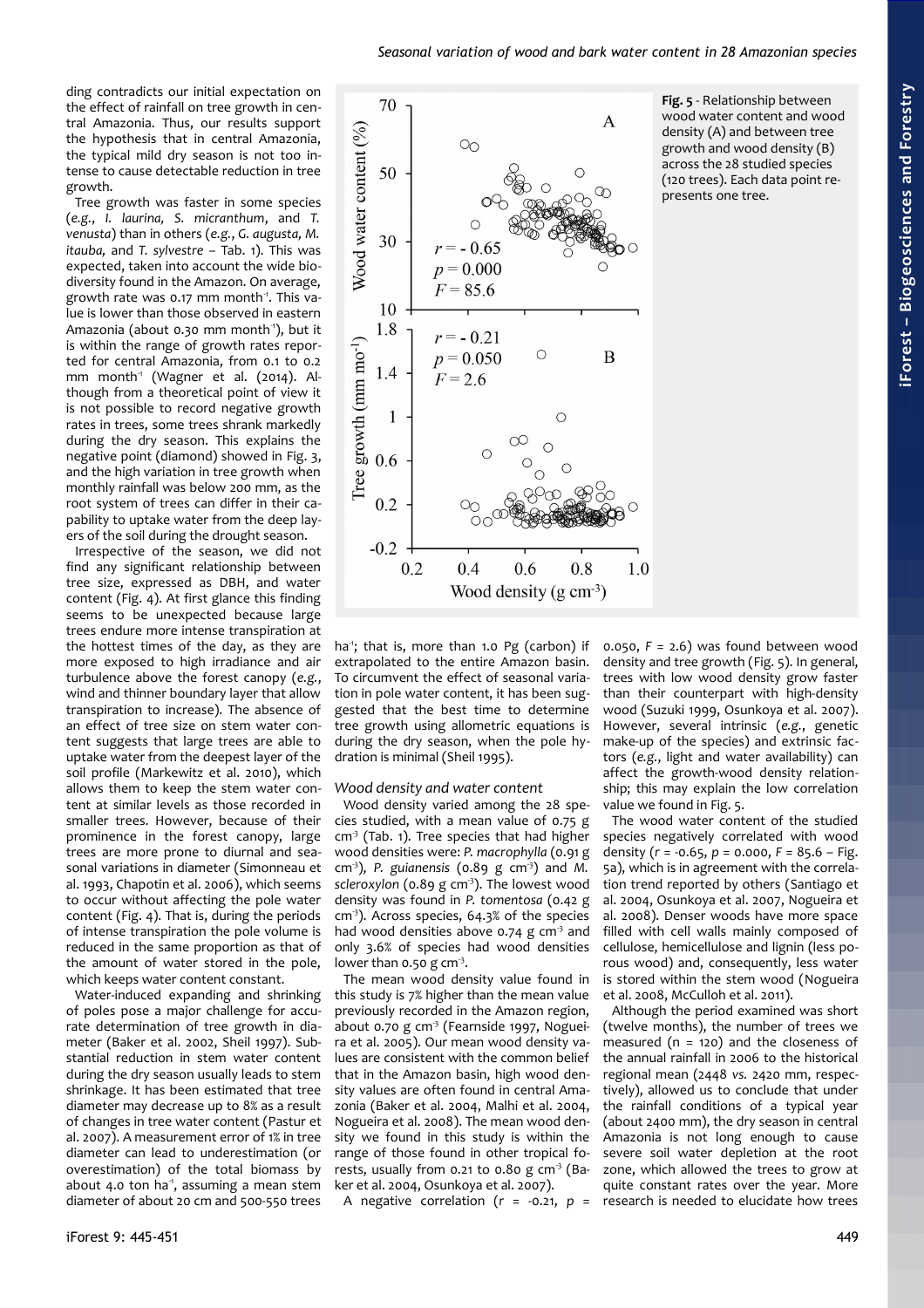of the central Amazon can respond to water availability if the dry season becomes longer and dryer. Also, the ecophysiological implications of the increase of bark water content in the dry season in the central Amazonia remain to be investigated.

#### **Acknowledgements**

The authors thank the Ministry of Science Technology and Innovation (MCTI/INPA), and the Foundation for Research Support of the State of Amazonas (FAPEAM). The Coordination of Improvement of Higher Education Personnel (CAPES) and the National Council for Scientific and Technological Development (CNPq). We also thank the anonymous reviewers for their helpful comments and suggestions.

#### **References**

- Baker TR, Affum-Baffoe K, Burslem DFRP, Swaine MD (2002). Phenological differences in tree water use and the timing of tropical forest inventories: conclusions from patterns of dry season diameter change. Forest Ecology and Management 171: 261-274. - doi: [10.1016/S0378-](http://dx.doi.org/10.1016/S0378-1127(01)00787-3) [1127\(01\)00787-3](http://dx.doi.org/10.1016/S0378-1127(01)00787-3)
- Baker TR, Phillips OL, Malhi Y, Almeida S, Arroyo L, Di Fiore A, Erwin T, Killeen TJ, Laurance SG, Laurance WF, Lewis S, Lloyd J, Monteagudo A, Neill DA, Patiño S, Pitman NCA, Silva JNM, Martínez RV (2004). Variation in wood density determines spatial patterns in Amazonian forest biomass. Global Change Biology 10: 545- 562. - doi: [10.1111/j.1365-2486.2004.00751.x](http://dx.doi.org/10.1111/j.1365-2486.2004.00751.x)
- Borchert R (1994). Soil and stem water storage determine phenology and distribution of tropical dry forest trees. Ecology 75: 1437-1449. - doi: [10.2307/1937467](http://dx.doi.org/10.2307/1937467)
- Cermak J, Kucera J, Bauerle WL, Phillips N, Hinckley TM (2007). Tree water storage and its diurnal dynamics related to sap flow and changes in stem volume in old-growth Douglas-fir trees. Tree Physiology 27: 181-198. - doi: [10.1093/](http://dx.doi.org/10.1093/treephys/27.2.181) [treephys/27.2.181](http://dx.doi.org/10.1093/treephys/27.2.181)
- Chapotin SM, Razanameharizaka JH, Holbrook NM (2006). Baobab trees (*Adansonia*) in Madagascar use stored water to flush new leaves but not to support stomatal opening before the rainy season. New Phytologist 169: 549- 559. - doi: [10.1111/j.1469-8137.2005.01618.x](http://dx.doi.org/10.1111/j.1469-8137.2005.01618.x)
- Chave J, Muller-Landau HC, Baker TR, Easdale TA, Steege H, Webb CO (2006). Regional and phylogenetic variation of wood density across 2456 Neotropical tree species. Ecological Applications 16: 2356-2367. - doi: [10.1890/1051-0761](http://dx.doi.org/10.1890/1051-0761(2006)016%5B2356:RAPVOW%5D2.0.CO;2) [\(2006\)016\[2356:RAPVOW\]2.0.CO;2](http://dx.doi.org/10.1890/1051-0761(2006)016%5B2356:RAPVOW%5D2.0.CO;2)
- Clark J, Gibbs R (1957). Darnley. Studies in tree physiology: IV. Further investigations of seasonal changes in moisture content of certain Canadian forest trees. Canadian Journal of Botany 35: 219-253. - doi: [10.1139/b57-021](http://dx.doi.org/10.1139/b57-021)
- De Schepper V, Steppe K, Van Labeke M-C, Lemeu R (2010). Detailed analysis of double girdling effects on stem diameter variations and sap flow in young oak trees. Environmental and Experimental Botany 68: 149-156. - doi: [10.1016/j.envexpbot.2009.11.012](http://dx.doi.org/10.1016/j.envexpbot.2009.11.012)
- De Schepper V, Van Dusschoten D, Copini P, Jahnke S, Steppe K (2012). MRI links stem

water content to stem diameter variations in transpiring trees. Journal of Experimental Botany 63: 2645-2653. - doi: [10.1093/jxb/err445](http://dx.doi.org/10.1093/jxb/err445) Doughty CE, Goulden ML (2008). Seasonal patterns of tropical forest leaf area index and  $CO<sub>2</sub>$ exchange. Journal of Geophysical Research 113: G00B06. - doi: [10.1029/2007JG000590](http://dx.doi.org/10.1029/2007JG000590)

Fearnside PM (1997). Wood density for estimating forest biomass in Brazilian Amazonia. Forest Ecology and Management 90: 59-87. - doi: [10.1016/S0378-1127\(96\)03840-6](http://dx.doi.org/10.1016/S0378-1127(96)03840-6)

Gibbs RD (1958). Patterns in the seasonal water content of trees. In: "The physiology of forest trees" (Thimann KV ed). Ronald Press, New York, USA, pp. 43-69.

Goldstein G, Andrade JL, Meizer FC, Holbrook NM, Cavelier J, Jackson P, Celis A (1998). Stem water storage and diurnal patterns of water use in tropical forest canopy trees. Plant, Cell and Environment 21: 397-406. - doi: [10.1046/j.13](http://dx.doi.org/10.1046/j.1365-3040.1998.00273.x) [65-3040.1998.00273.x](http://dx.doi.org/10.1046/j.1365-3040.1998.00273.x)

Hacke UG, Sperry JS, Pockman WT, Davis SD, McCulloh KA (2001). Trends in wood density and structure are linked to prevention of xylem implosion by negative pressure. Oecologia 126: 457-461. - doi: [10.1007/s004420100628](http://dx.doi.org/10.1007/s004420100628)

Higuchi N, Dos Santos J, Ribeiro RJ, Minette L, Biot Y (1998). Biomassa da parte aérea da vegetação da floresta tropical úmida de terra-firme da Amazônia brasileira [Biomass of the aboveground vegetation in the *terra firme* tropical rainforest in the Brazilian Amazon]. Acta Amazonica 28: 153-166. [In Portuguese] - doi: [10.15](http://dx.doi.org/10.1590/1809-43921998282166) [90/1809-43921998282166](http://dx.doi.org/10.1590/1809-43921998282166)

Irvine J, Grace J (1997). Continuous measurements of water tensions in the xylem of trees based on the elastic properties of wood. Planta 202: 455-461. - doi: [10.1007/s004250050149](http://dx.doi.org/10.1007/s004250050149)

Luizão F, Schubart HOR (1987). Litter production and decomposition in a *terra-firme* forest of Central Amazonia. Experientia 43: 259-265. doi: [10.1007/BF01945549](http://dx.doi.org/10.1007/BF01945549)

Malhi Y, Baker T, Phillips OL, Almeida S, Alvarez E, Arroyo L, Chave J, Czimczik CI, Di Fiore A, Higuchi N, Killeen TJ, Laurance SG, Laurance WF, Lewis SL, Montoya LMM, Monteagudo A, Neill DA, Vargas CAN, Patiño S, Pitman NCA, Quesada CA, Salomão R, Silva JNM, Lezama AT, Martínez RV, Terborgh J, Vinceti B, Lloyd J (2004). The above-ground course wood productivity of 104 Neotropical forest plots. Global Change Biology 10: 563-591. - doi: [10.1111/j.1529-](http://dx.doi.org/10.1111/j.1529-8817.2003.00778.x) [8817.2003.00778.x](http://dx.doi.org/10.1111/j.1529-8817.2003.00778.x)

- Malhi Y, Wright J (2004). Spatial patterns and recent trends in the climate of tropical rainforest regions. Philosophical Transactions of the Royal Society B - Biological Sciences 359: 311- 329. - doi: [10.1098/rstb.2003.1433](http://dx.doi.org/10.1098/rstb.2003.1433)
- Marenco RA, Vieira G (2005). Specific leaf area and photosynthetic parameters of tree species in the forest understorey as a function of the microsite light environment in central Amazonia. Journal of Tropical Forest Science 17: 265- 278. [online] URL: [http://www.jstor.org/stable/](http://www.jstor.org/stable/23616574) [23616574](http://www.jstor.org/stable/23616574)
- Marenco RA, Antezana-Vera SA, Gouvêa PRdS, Camargo MAB, Oliveira MFd, Santos JKdS (2014). Physiology of Amazon tree species: photosynthesis, respiration and water relations. Revista Ceres 61: 786-799. [In Portuguese] - doi: [10.1590/0034-730x201461000004](http://dx.doi.org/10.1590/0034-730x201461000004)
- Markewitz D, Devine S, Davidson EA, Brando P, Nepstad DC (2010). Soil moisture depletion under simulated drought in the Amazon: impacts on deep root uptake. New Phytology 187: 592-607. - doi: [10.1111/j.1469-8137.2010.03391.x](http://dx.doi.org/10.1111/j.1469-8137.2010.03391.x)
- McCulloh KA, Meizer FC, Sperry JS, Lachenbruch B, Voelker SL, Woodruff DR, Domec J-C (2011). Comparative hydraulic architecture of tropical tree species representing a range of successional stages and wood density. Oecologia 167: 27-37. - doi: [10.1007/s00442-011-1973-5](http://dx.doi.org/10.1007/s00442-011-1973-5)
- Meinzer FC, Johnson DM, Lachenbruch B, McCulloh KA, Woodruff DR (2009). Xylem hydraulic safety margins in woody plants: coordination of stomatal control of xylem tension with hydraulic capacitance. Functional Ecology 23: 922- 930. - doi: [10.1111/j.1365-2435.2009.01577.x](http://dx.doi.org/10.1111/j.1365-2435.2009.01577.x)
- Molz FJ, Klepper B (1973). On the mechanism of water-stress-induced stem deformation. Agronomy Journal 65: 304-306. - doi: [10.2134/agron](http://dx.doi.org/10.2134/agronj1973.00021962006500020035x) [j1973.00021962006500020035x](http://dx.doi.org/10.2134/agronj1973.00021962006500020035x)
- Muller-Landau HC (2004). Interspecific and intersite variation in wood specific gravity of tropical trees. Biotropica 36: 20-32. - doi: [10.1111/j.174](http://dx.doi.org/10.1111/j.1744-7429.2004.tb00292.x) [4-7429.2004.tb00292.x](http://dx.doi.org/10.1111/j.1744-7429.2004.tb00292.x)
- Nogueira EM, Nelson BW, Fearnside PM (2005). Wood density in dense forest in central Amazonia, Brazil. Forest Ecology and Management 208: 261-286. - doi: [10.1016/j.foreco.2004.12.007](http://dx.doi.org/10.1016/j.foreco.2004.12.007)
- Nogueira EM, Fearnside PM, Nelson BW (2008). Normalization of the wood density data used in estimates of above-ground live biomass in Amazon forests. Forest Ecology and Management 256: 990-996. - doi: [10.1016/j.foreco.20](http://dx.doi.org/10.1016/j.foreco.2008.06.001) [08.06.001](http://dx.doi.org/10.1016/j.foreco.2008.06.001)
- Nortes PA, Pérez-Pastor A, Egea G, Conejero W, Domingo R (2005). Comparison of changes in stem diameter and water potential values for detecting water stress in young almond trees. Agricultural Water Management 77: 296-307. doi: [10.1016/j.agwat.2004.09.034](http://dx.doi.org/10.1016/j.agwat.2004.09.034)
- Osunkoya OO, Sheng TK, Mahmud N-A, Damit N (2007). Variation in wood density, wood water content, stem growth and mortality among twenty-seven tree species in a tropical rainforest on Borneo Island. Austral Ecology 32: 191- 201. - doi: [10.1111/j.1442-9993.2007.01678.x](http://dx.doi.org/10.1111/j.1442-9993.2007.01678.x)
- Pastur GM, Lencinas MV, Cellini JM, Mundo I (2007). Diameter growth: can live trees decrease? Forestry 80: 83-88. - doi: [10.1093/forestry/](http://dx.doi.org/10.1093/forestry/cpl047) [cpl047](http://dx.doi.org/10.1093/forestry/cpl047)
- Phillips OL, Malhi Y, Vinceti B, Baker T, Lewis SL, Higuchi N, Laurance WF, Núñez Vargas P, Martinez RV, Laurance S, Ferreira LV, Stern M, Brown S, Grace J (2002). Changes in growth of tropical forests: evaluating potential biases. Ecological Application 12: 576-587. - doi: [10.18](http://dx.doi.org/10.1890/1051-0761(2002)012%5B0576:CIGOTF%5D2.0.CO;2) [90/1051-0761\(2002\)012\[0576:CIGOTF\]2.0.CO;2](http://dx.doi.org/10.1890/1051-0761(2002)012%5B0576:CIGOTF%5D2.0.CO;2)
- Remorini D, Massai R (2003). Comparison of water status indicators for young peach trees. Irrigation Science 22: 39-46. - doi: [10.1007/](http://dx.doi.org/10.1007/s00271-003-0068-4) [s00271-003-0068-4](http://dx.doi.org/10.1007/s00271-003-0068-4)
- Rossel JA, Gleason S, Méndez-Alonzo R, Chang Y, Westoby M (2014). Bark functional ecology: evidence for tradeoffs, functional coordination, and environment producing bark diversity. New Phytologist 201: 486-497. - doi: [10.1111/nph.](http://dx.doi.org/10.1111/nph.12541) [12541](http://dx.doi.org/10.1111/nph.12541)
- Santiago LS, Goldstein G, Meinzer FC, Fisher JB, Machado K, Woodruff D, Jones T (2004). Leaf photosynthetic traits scale with hydraulic con-